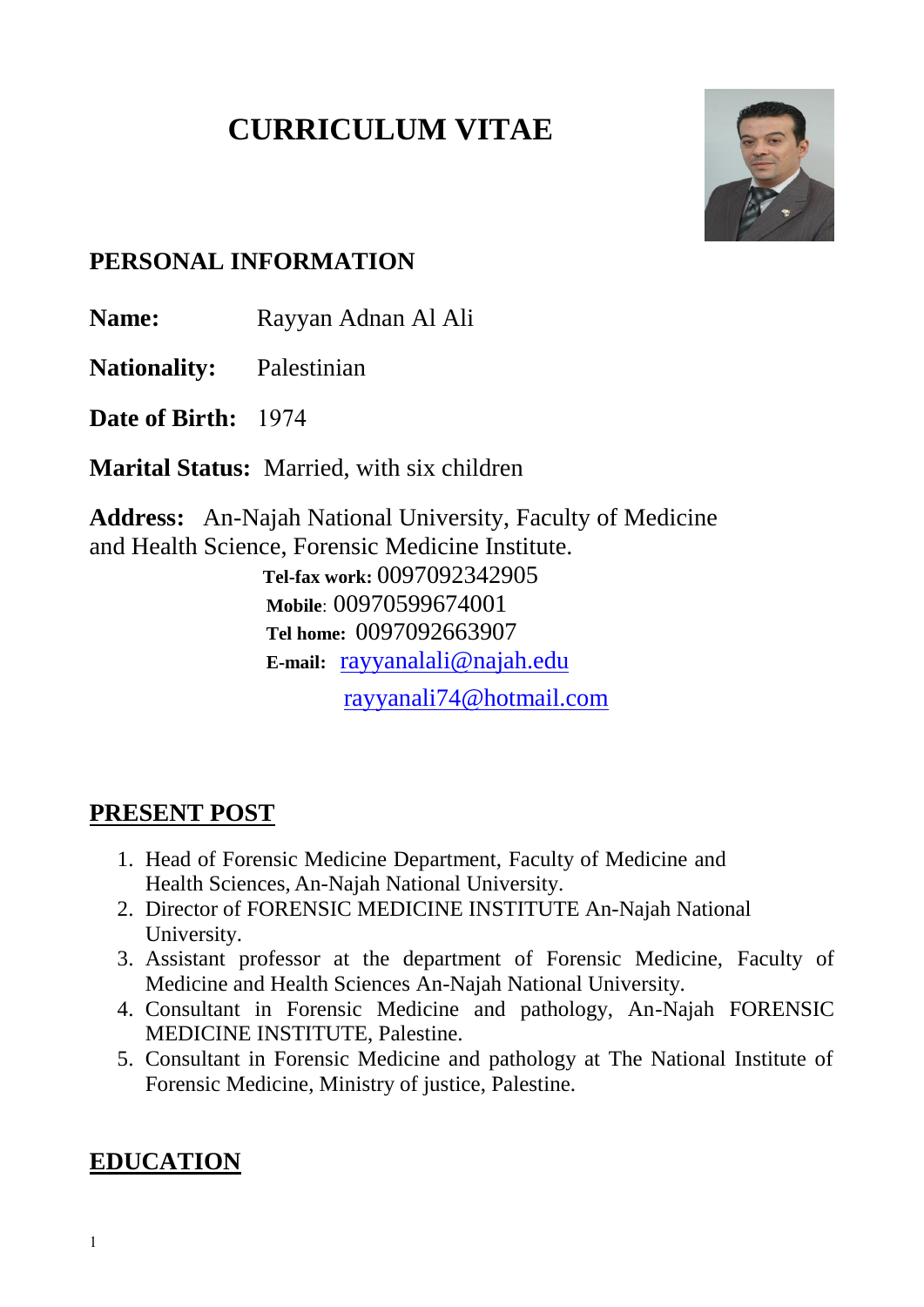#### **2005-2009**

Higher specialization certificate in Forensic Medicine, Degree (EXCELLENCE) - University of Jordan - Jordan

### **1993-1999**

MD -Odessa State Medical University-Ukraine

# **1991-1992**

Secondary School Certificate, Science -Palestine

# **CERTIFICATION**

- 1. MD
- 2. Higher specialization certificate in Forensic Medicine
- Equivalent to British Fellowship in Forensic Medicine
- Equivalent to American Board Certificate in Forensic Medicine
- 3. Jordanian Board Certificate in Forensic Medicine
- 4. Palestinian Board Certificate in Forensic Medicine
- 5. ACLS Trainer Certificate

# **MEMBERSHIP**

- 1. Jordanian Medical Association Membership.
- 2. A member of the Palestinian Physicians Syndicate.
- 3. Examiner at the Palestinian Medical Council.
- 4. Member of the scientific committee of Palestinian Medical Council, Forensic Committee.
- 5. Jordanian Forensic Pathologist Society Membership
- 6. Member of Arab Forensic committee.
- 7. Member of Forensic Specialist Society.

# **TEACHING EXPERIENCE**

# **Forensic Medicine, Toxicology and Pathology Courses At:**

Faculty of Medicine, 5<sup>th</sup> Year Medical Students, An-Najah National University. Faculty of pharmacy, An-Najah National University. Faculty of Sciences, An-Najah National University. Faculty of Law, An-Najah National University. Faculty of Nursing, An-Najah National University

# **BLS and ACLS Training courses At:**

Faculty of Medicine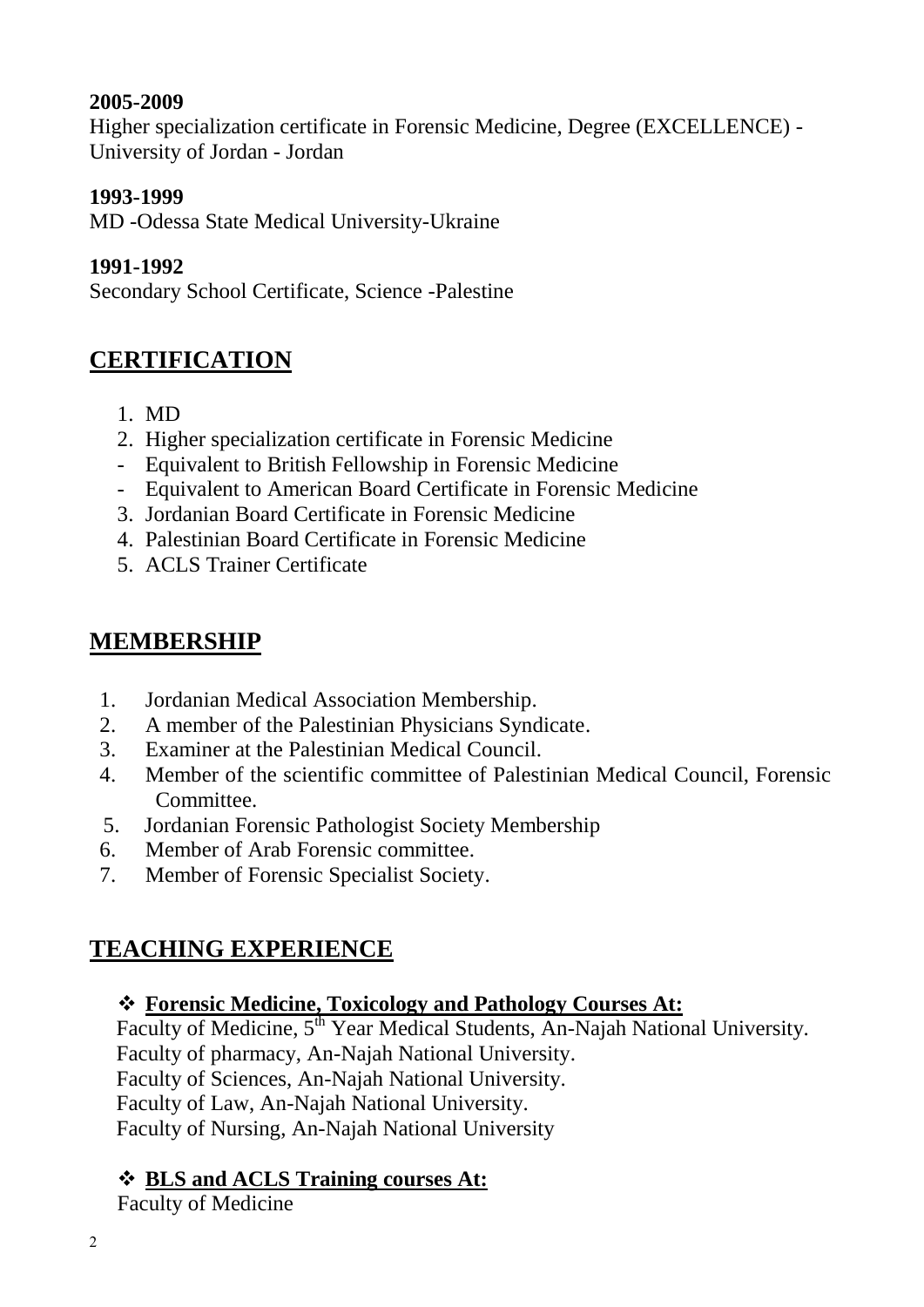Faculty of pharmacy, An-Najah National University. Faculty of Nursing, An-Najah National University .

### **Other courses:**

- **Toxicants (Protection and Prevention).**
- **Public Health.**
- **Anatomy.**
- **Medical Ethics.**
- **Ethics for Medical Technology.**

# **PRACTICAL EXPERIENCE DETAILS**

- 1. **Internship** 1999-2000 Al-Makassed Hospital Palestine
- 2. **Resident Doctor** in General Surgery Department 2000-2005 Rafedia Hospital /Palestine.
	- Training and perform:
- All kind of surgical procedures including Major operations.
- Examination and treating all kind of war injures, including bullets and explosion injuries during Intifada Al AQSA.
- 3. **Resident** program in forensic pathology and Toxicology Department 2005-2009 - Jordan University Hospital / Jordan.
	- Training and perform:
- Examination all kind of medico-legal cases, Including the living and dead.
- Performing Autopsies.
- Examining scenes of crime.
- Writing medico-legal reports.
- Giving evidence at the court of law about the medico-legal reports.
- Expert witness at the court of law.
- Gross and microscopic examination of pathological specimens and tissue preparation.
- Collection and preparing the specimens for toxicological screening.
- Collection of the trace evidence at the scenes of crime and at cadaver.
- 4. **Consultant in Forensic Medicine and pathology**, An-Najah FORENSIC MEDICINE INSTITUTE and The National Institute of Forensic Medicine, Ministry of justice, Palestine.
- Teaching and training of the resident forensic doctor at National Institute of Forensic Medicine, Ministry of justice.
- "Organizer & Lecturing", Forensic Medicine and forensic sciences Course for The staff of the Public Prosecution and Judges.
- Examination all kind of medico-legal cases, Including the living and dead.
- Performing Autopsies.
- Examining scenes of crime.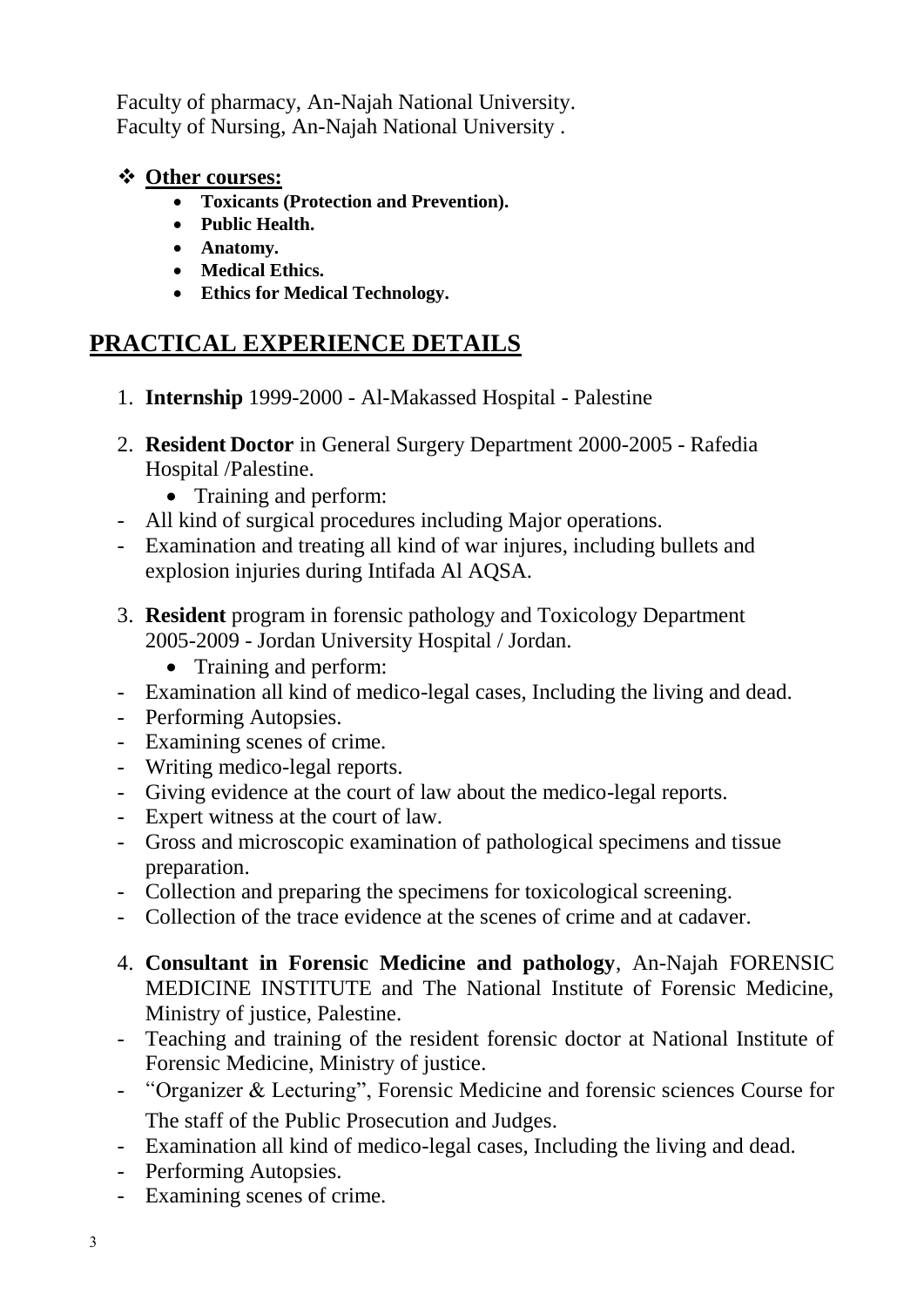- Writing medico-legal reports.
- Giving evidence at the court of law.
- An expert in Criminal and Civil Court.
- Gross and microscopic examination of pathological specimens and tissue preparation.
- Collection and preparing the specimens for toxicological screening.
- Collection of the trace evidence at the scenes of crime and at cadaver.
- 5. **supervisor** on research projects for 5th year medical students

#### **Research interests:**

- **Forensic Medicine and Pathology.**
- **Forensic Toxicology.**
- **Occupational safety and Public Health**

# **CONFERENCES & WORKSHOPS**

 $\bullet$  19<sup>th</sup> to 23<sup>rd</sup> August 2013.

# **2 nd Expert group meeting for forensic medicine held by UNODS.**

Amman, Jordan

 $-2013$ 

#### **Workshop on e – learning, held for teaching Staff members of An-Najah National University**

•  $26^{th}$  to  $30^{th}$  November 2012

# **1 st Expert Group meeting for forensic medicine held by UNODS.**

Amman, Jordan

- **"Organizer & Lecturing",** Forensic Medicine Course, held by UNODS and EUPOL COPPS.
- 2011

#### **Workshop on Critical Thinking & Problem Based Learning**

The Center for Learning and Teaching Excellence at An-Najah (CELT)

 $\bullet$  2011

#### **ToT Workshop**

#### **Discussion and hands-on about using technology in teaching**

The Center for Learning and Teaching Excellence at An-Najah (CELT)

•  $20^{th} - 21^{st}$  Oct. 2010.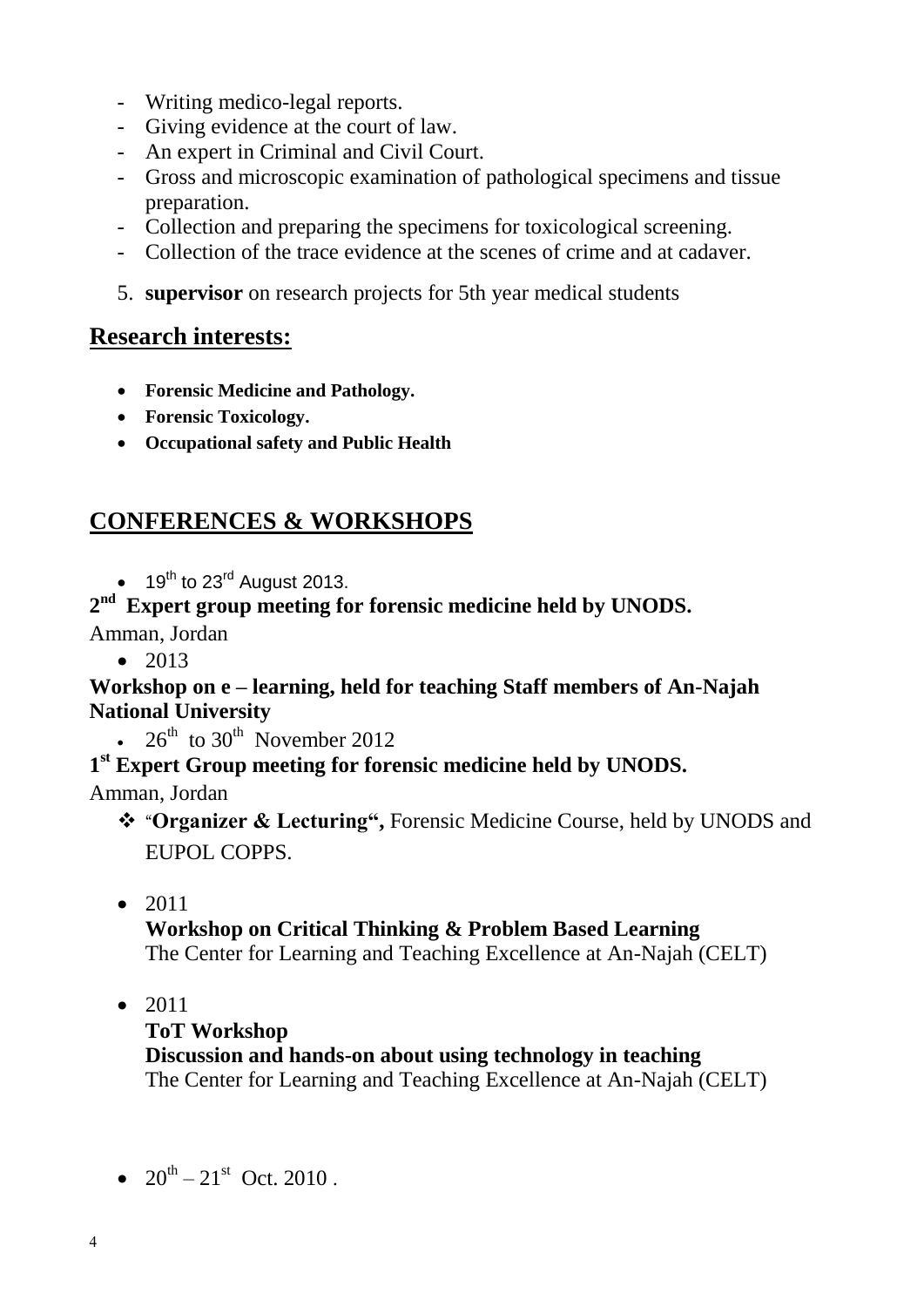#### **The Third International Medical Conference: Adolescent's and Youth Health : Development and Future Challenges .**

An-Najah National University, Palestine

 $\bullet$  27th-28th july2010

**Lecturer in Seminar: Scientific Evidence for Judges held by EUPOL COPPS** City Inn Hotel, Ramallah, Palestine

• June  $29^{\text{th}}$  July  $2^{\text{nd}}$  -2010

# **Training Course of "Documenting cases of torture and Istanbul Protocol"** Bethlehem

Palestine

• 12 June 2010

### **"Organizer & Lecturing", work shop in forensic sciences for Palestinian Bar**

**Association ,**FORENSIC MEDICINE INSTITUTE / An\_Najah National University Palestine

•  $18^{th}$  -19<sup>th</sup> Dec 2009

**Lecturer in Seminar: Scientific Evidence for Judges held by EUPOL COPPS** City Inn Hotel, Ramallah, Palestine

•  $8^{th} - 10^{th}$  Oct. 2009.

# **The Second International Medical Conference: Evidence Based Advances in Women**

# **Health care .**

An-Najah National University. Palestine

- $1<sup>st</sup> 3<sup>rd</sup>$  Oct. 2009.
- **21CPD credit course: Teach the Teachers .**

Developmedica. [www.developmedica.com](http://www.developmedica.com/)

•  $16^{th} - 18^{th}$  Nov. 2008.

#### **The First International Medical Conference: Advances in Pediatric Care .**

An-Najah National University. Palestine.

Summer 2008

# **Workshop: Medical Ethics**

Amman, Jordan

 $-8-5$  Sept. 2006

# **The First Jordanian International Conference on Forensic Sciences and Medicine.**

Meridian Hotel, Amman, Jordan

• 2006

# **The Second Islamic Countries Forensic Medicine Congress.**

Meridian Hotel, Amman, Jordan

 $-2006$ 

**The Second Conference of Forensic Pathologists and Physicians Union.** Meridian Hotel, Amman, Jordan

Aug 31st-Sep 3rd 2006

**1nd JSP INTERNATIONAL CONFERENCE 2006 AMMAN** Le Royal Hotel, Amman, Jordan